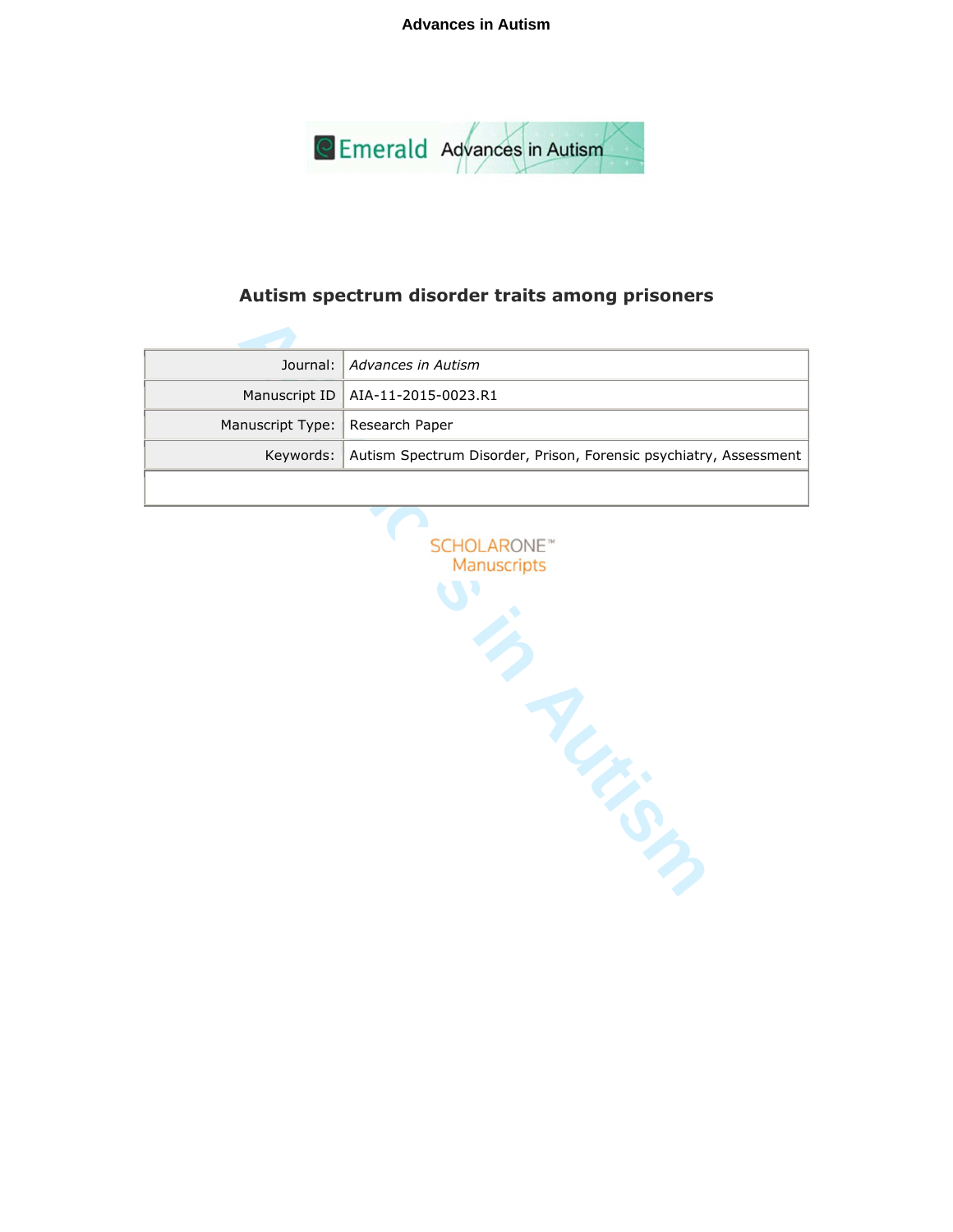59 60

## **Autism spectrum disorder traits among prisoners**

#### **Introduction**

It is thought that around 1% of the population have autism spectrum disorder (ASD). However, the male: female ratio of ASD of around 3:1 means that prevalence is higher among men (2%) than women (0.3%) and it has been estimated that up to 4.5% of single men have ASD (Brugha *et al.* 2009a). As such, we might expect higher rates of ASD and significant levels of ASD traits among populations of men who are likely to be single. Given the higher rate of ASD among individuals with an intellectual disability or borderline intellectual functioning we might also expect populations of men known to include a high proportion of those with lower IQ (for example, male prisoners) to have similarly higher rates of ASD and ASD traits.

ive might also expect populations of men known to include a high<br>wer IQ (for example, male prisoners) to have similarly higher rate<br>een few studies specifically on ASD among prison populations (t<br>eccent reviews highlight t There have been few studies specifically on ASD among prison populations (Underwood et al., 2013). Recent reviews highlight the need for further research to support the early identification of individuals with ASD within the prison setting (Allely, 2015; Robertson & McGillivray, 2015; Lewis et al., 2015). Studies of offenders with ASD across the wider forensic and criminal justice services have produced mixed results when looking at prevalence (Sabet et al., 2015). In a Swedish study of young offenders referred for forensic assessment: 15% had ASD with further 12% having probable ASD (Siponmaa et al., 2001), a US study in a maximum secure prison found that 4.4% of participants had significant ASD traits (Fazio et al., 2012) and Hare and colleagues (1999) found an ASD rate of 2.4% in three high secure hospitals in England while a study in the Scottish prison service found a rate of just 0.93% (Robinson et al 2012). Haw et al. (2013) looked at the characteristics of male patients in a low secure setting with ASD. Compared with those without ASD, they were more likely to be single, at a younger age at their first contact with psychiatric services and 73% had a psychiatric diagnosis (most commonly schizophrenia) but personality disorders and substance abuse were less common.Studies of ASD among forensic populations have produced mixed results (Sabet et al., 2015).

It is not proven that people with ASD have higher rates of offending (King & Murphy, 2014), however, it is likely that those with co-occurring health and behaviour problems are more at risk of offending behaviour (Chaplin et al, 2013). There is evidence that challenging behaviour is highly prevalent among individuals with ASD (Holden *et al.* 2006). Aside from the repetitive and restricted behaviours that are characteristic of people with ASD, specific problems associated with ASD include aggression, self-injurious behaviour and hyperactivity (Levy *et al.* 2009; Tsiouris *et al.* 2003). These behaviours may lead individuals with ASD into contact with the CJS. Offenders with ASD have been associated with violent behaviour, sexual offending, fire setting, obsessive harassment (stalking) and computer/cyber-crimes (Ledingham & Mills, 2015; Sabet et al., 2015). By contrast there is suggestion that individuals with ASD are less likely to break the law because they often have a preference rules which they stick to rigidly.

Individuals with ASD and other neurodevelopmental disorders are more vulnerable to bullying and may be less able to cope within forensic environments (McCarthy et al., 2015a;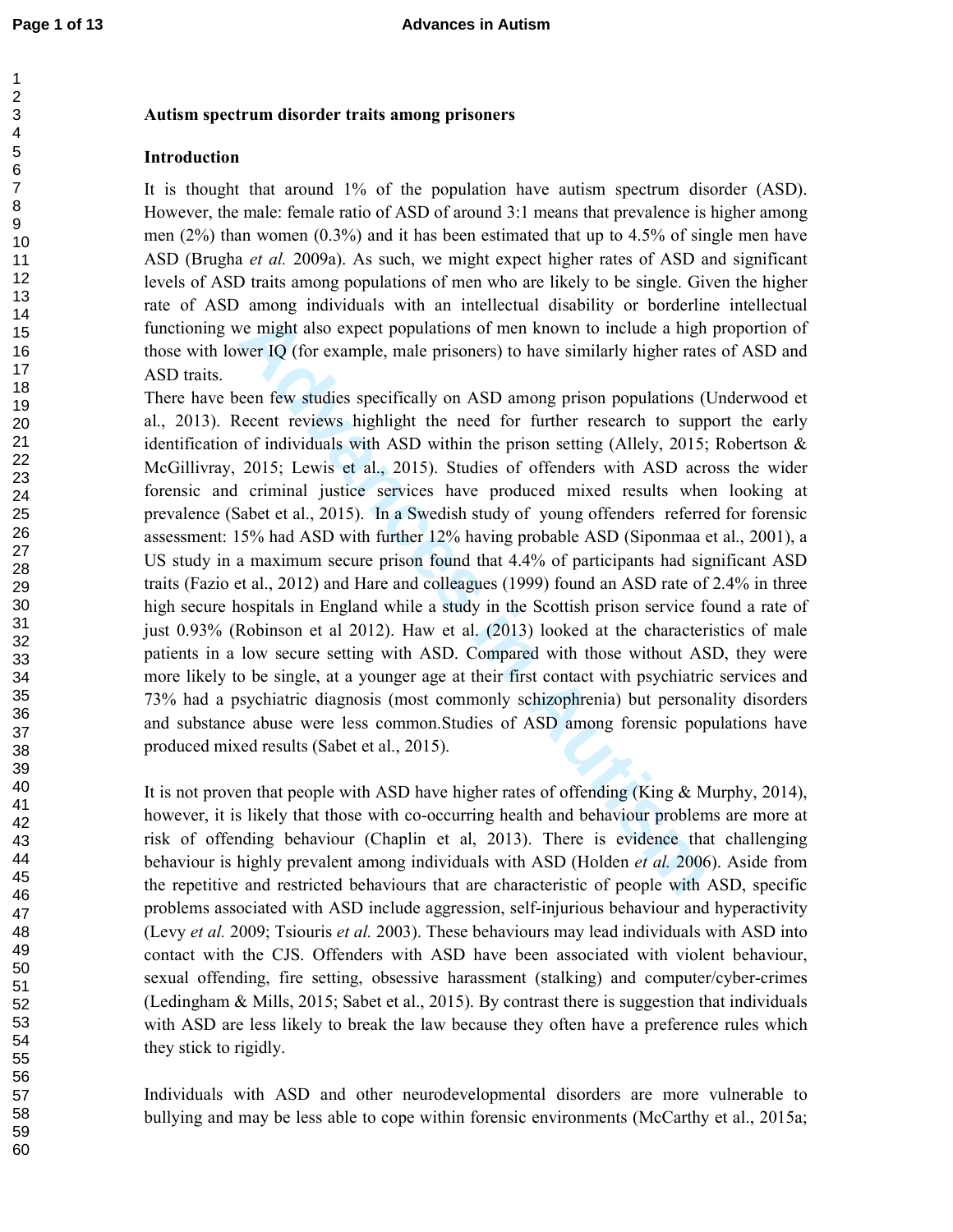McCarthy et al., 2015b). Having ASD also has implications for release and parole; especially if there is an expectation of an individual to engage in treatment. Treatment programmes within prisons are often standardised; for many the problem is not an unwillingness to engage but not having the ability to take part in activities that require a higher level of ability.

nt of ASD takes place in adult populations, particularly those at<br>ce and mental health services (Hayes 2002; Sondenaa *et al.* 2008<br>as to determine the extent of ASD traits among prisoners, the ex<br>en previously recognised Effective recognition and assessment of ASD is key to successful clinical intervention and service provision (National Audit Office 2009). It is common for individuals with significant ASD traits to remain unrecognised in adulthood; a barrier to assessment, diagnosis and intervention (Brugha *et al.* 2011; National Audit Office 2009). Therefore, it is important that the assessment of ASD takes place in adult populations, particularly those at high risk e.g. criminal justice and mental health services (Hayes 2002; Søndenaa *et al.* 2008). The aim of this study was to determine the extent of ASD traits among prisoners, the extent to which these had been previously recognised and the feasibility of screening for ASD among male prisoners.

### **Methods**

This was a cross-sectional study set in a male prison (see McCarthy et al., 2015a; McCarthy et al., 2015b). The study took place in a London prison which was run by the National Offenders Management Service (NOMS), part of the Ministry of Justice, and had a maximum capacity of 798 prisoners.

### *Participants*

Eligibility criteria for the study were that participants demonstrated capacity to give informed consent and had sufficient use of English to take part. The study was granted ethical approval by the NRES Committee North East – Northern & Yorkshire (ref: 12/NE/0040) and NOMS approval by the Governor of HMP Brixton in March 2012.

Participants were recruited between May 2012 and June 2013 (full details of the recruitment process are described in McCarthy et al., 2015a & 2015b). In total, 378 prisoners were approached to take part in the study and 240 consented to the screening interview. Among the 240 male prisoners who took part, 45% were from a Black or minority ethnic (BME) background. Participants were aged from 20 to 72 years with a mean of 34.

#### *Measures*

The 20-item Autism Quotient (AQ-20) was used to measure traits of ASD among the participants (Brugha et al., 2011). Each item on this scale is rated zero or one with a score greater than or equal to 10 indicating the likely presence of ASD. The AQ-20 was developed for a national study on the prevalence of ASD in England (Brugha et al., 2009b). The AQ-20 is one tool among the many developed to screen for ASD (Sappok et al., 2015). It was chosen for its brevity and availability. Unlike the original studies that used the AO-20 as a self-report tool, the current study used it in face-to-face interviews with participants and the items were rated by a researcher.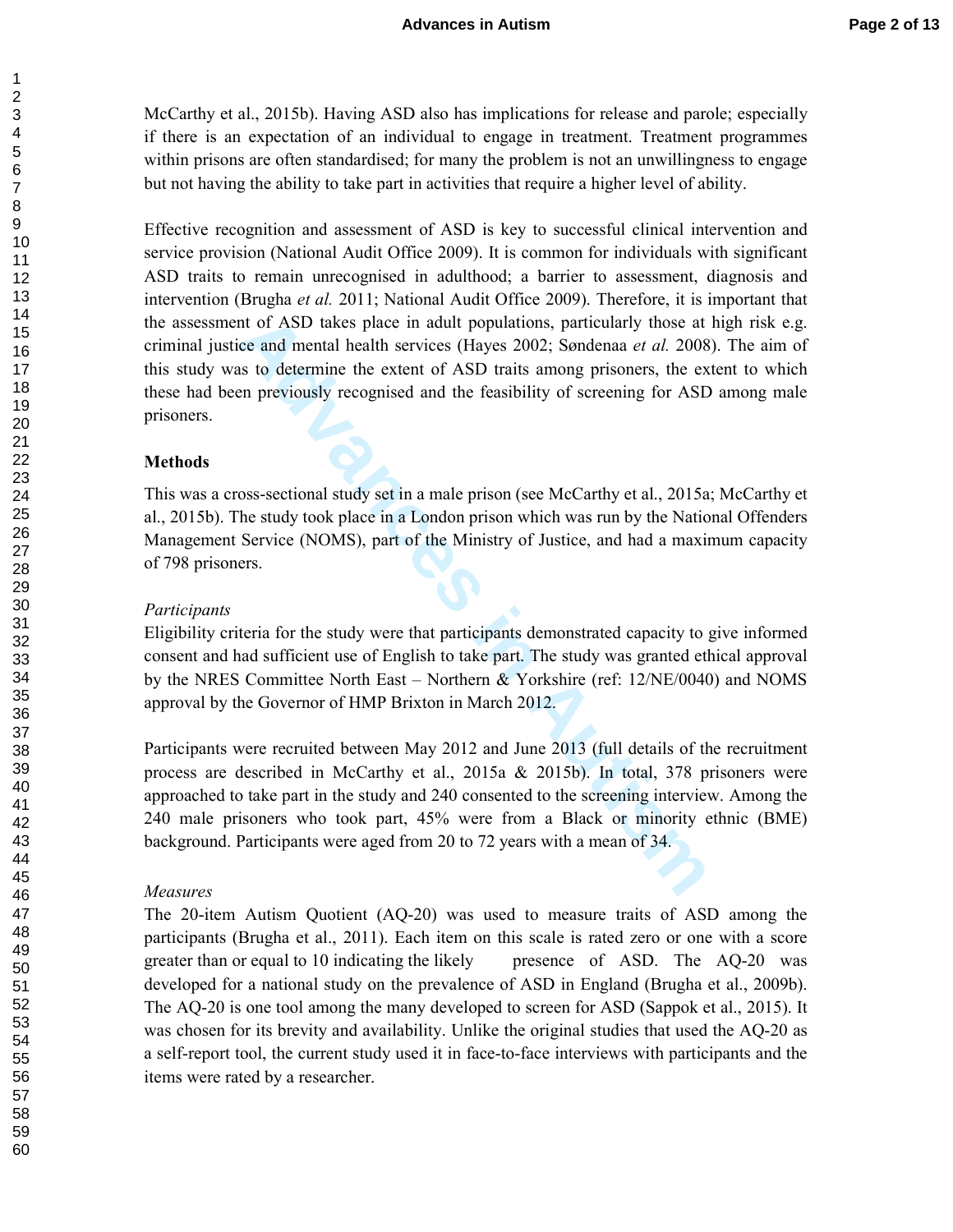### **Page 3 of 13 Advances in Autism**

Additional AQ-20 data from the 2007 Adult Psychiatric Morbidity Survey (APMS) was obtained from the UK Data Service (National Centre for Social Research, 2011). In this study, 7403 adults living in private households in England completed the AQ-20 (Brugha et al., 2009a).

tandardised ADOS assessment so that it was acceptable for use in<br>fiety of the researchers (all interviews were carried out withou<br>a consequence of establishment security rules, it was not possib<br>OOS items on to the prison Follow-up diagnostic assessment for ASD was carried out using the Autism Diagnostic Observation Schedule (ADOS; Lord et al., 1989) and, where possible, the Autism Diagnostic Interview (ADI-R; Lord et al., 1994). The ADOS and ADI-R are recommended as best practice for carrying out a diagnostic assessment for ASD (NICE, 2014). Adaptations were made to the standardised ADOS assessment so that it was acceptable for use in prison and to ensure the safety of the researchers (all interviews were carried out without prison staff present). As a consequence of establishment security rules, it was not possible to take the following ADOS items on to the prison wings and therefore these sections were omitted: construction task, book, pictures, cartoon pictures and creating a story objects. All other sections of the module four ADOS assessment were completed and participants were asked to create a story without using physical objects as props. The ADI-R was completed if a prisoner who screened positive for ASD gave consent for a parent to be contacted and a parent agreed to take part.

Participants were said to meet the study diagnostic criteria for ASD if they met the criteria for ASD using the ADOS and met the criteria for ASD using the ADI-R (where this was carried out). If neither of these assessments could be carried out, a participant was said to meet the study diagnostic criteria if there was evidence from their prison record that they had been clinically diagnosed with ASD.

The study also carried out follow-up diagnostic assessment on a sample of participants who scored <10 on the AQ-20. Of these participants were referred to the study by healthcare staff and were participants who reported they had previously been diagnosed or assessed for ASD. The remaining participants were selected using convenience sampling among prisoners who screened negative on the AQ-20 and were willing to take part in further assessment.

#### *Procedure*

The sample was recruited using two methods: approaching potential participants on the prison wings and by (staff or self) referral. For the latter sample, healthcare staff approached prisoners they thought may have ASD and asked if they were happy for their name to be passed on to the researchers so that they could explain the study to them. Information about the study and participant information sheets were disseminated throughout the prison by word of mouth and via peer support workers and a health and well-being day. Prisoners could approach researchers on the wing and ask to take part or they could indicate an interest in participating via staff.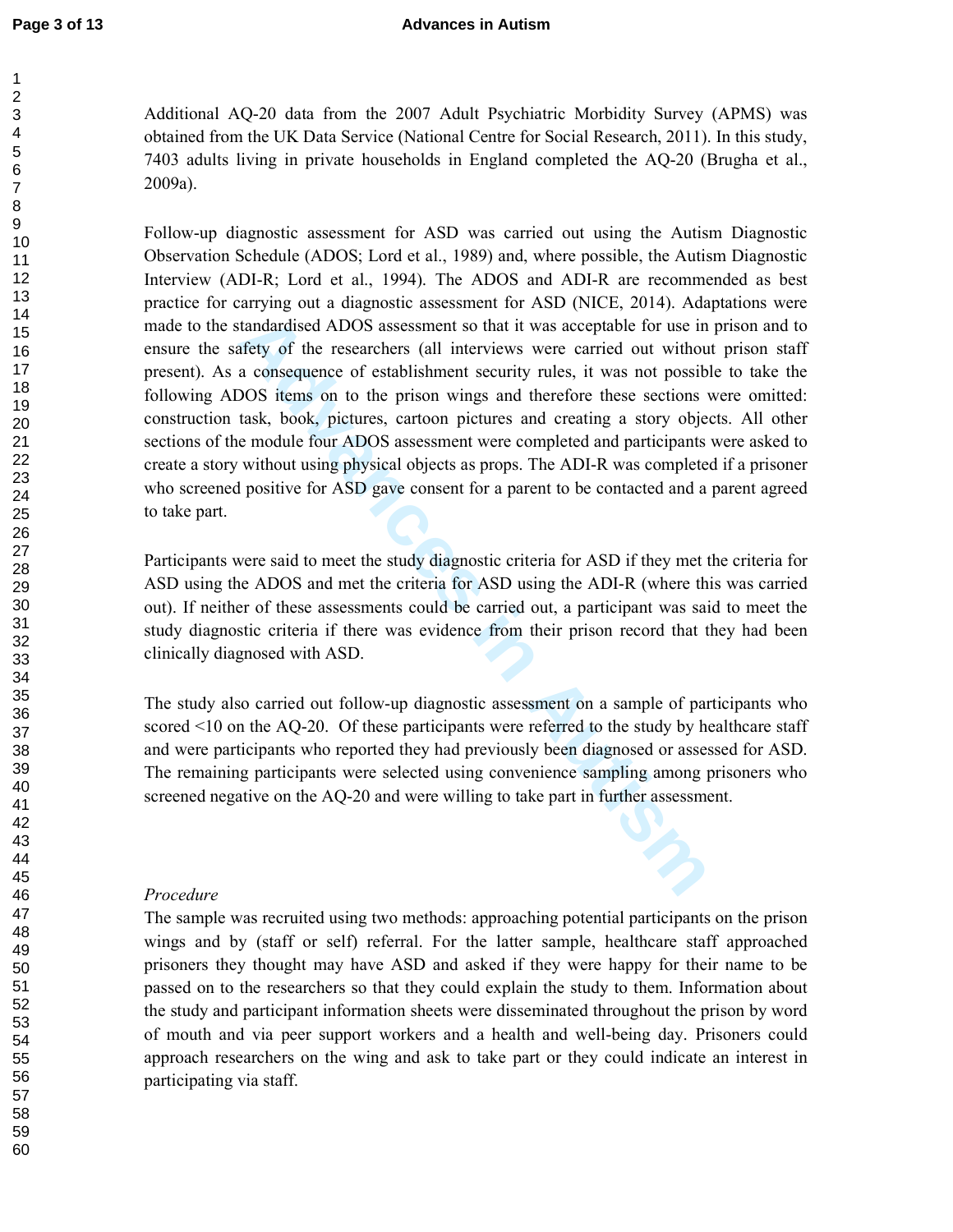#### **Advances in Autism Page 4 of 13**

Where possible, the study was explained to prisoners in a private room where they were given a copy of the participant information sheet and consent form. If this was not possible, the study was explained to individuals on the prison Wing or in the presence of staff or other prisoners. Potential participants were always asked whether they were happy to discuss the study in this way. After being given time to read through the participant information themselves or with the help of the researcher, prisoners were asked whether would like time to think about participating and convey their decision to the researcher another day or if they were happy to make a decision about taking part right away. Potential participants were encouraged to discuss the study, participant information sheet and the consequences of taking part with others (e.g. health care staff, peer support workers, friends) if they wanted to. A structured tool developed by the researchers and used in previous studies was used to assess whether participants had capacity to consent (). Interviews were carried out in private rooms on the prison wings by trained researchers (no prison staff were present). Information was provided to those who met the study's criteria for ASD and these individuals were referred to prison mental health services for further clinical assessment.

ers (e.g. health care staff, peer support workers, friends) if they of developed by the researchers and used in previous studies was reipants had capacity to consent (). Interviews were carried out in vings by trained rese Participants who screened positive for ASD were asked if they were willing to undergo further assessment. If there was time and the participant was happy to go ahead, this assessment took place immediately. More often, a convenient time was arranged to meet the participant again. Locating prisoners for follow up assessment could be difficult as they were not often in their cells. Access to the wings was restricted to two periods of around two hours per day. Prisoners would often be working on the wing or be off the wing in education or doing exercise. During association sessions it could be hard to find a participant as they could be anywhere on the wing/in someone else's cell. Further, participants were sometimes transferred to another prison before the researchers had been able to meet them again.

#### **Results**

#### *ASD traits and diagnosis*

The total AQ-20 scores of the 240 participants ranged from one to 15 with a mean total score of 6.74 (SD: 3). Figure 1 shows that the distribution of total AQ-20 scores was reasonably continuous (normal).

## **Figure 1: distribution of total AQ-20 scores among the 240 participants.**

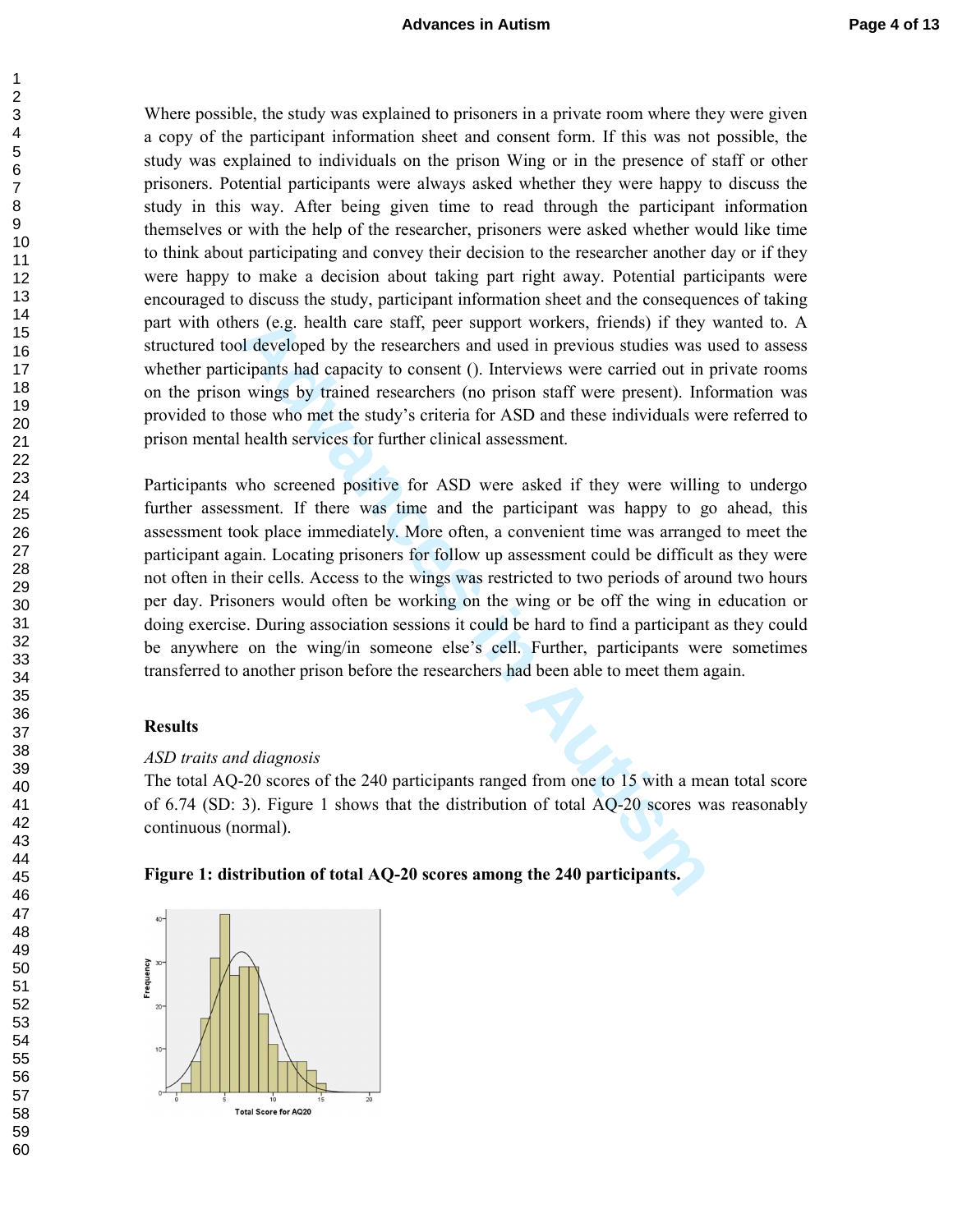## **Page 5 of 13 Advances in Autism**

There were 39 participants with significant ASD traits according to the AQ-20 (total score  $\geq$ 10). Of the 39 participants who screened positive on the AQ-20, 32 underwent further assessment. Seven participants were lost to follow-up as they could not be contacted again for further diagnostic assessment. Of the 32 participants who were further assessed, 21 did not meet the study's diagnostic criteria for ASD. Among these participants were two who were assessed using the ADI-R: one met diagnostic criteria on the ADOS but not the ADI-R; and one could not be assessed using the ADOS but did not meet the diagnostic criteria using the ADI-R.

Eleven participants who screened positive for ASD met the study diagnostic criteria for ASD (8 met diagnostic criteria on the ADOS but an ADI-R could not be carried out and one met the diagnostic criteria on both the ADOS and ADI-R). Two participants were transferred out of the prison before further assessment could take place but were included in the ASD diagnosis group because they had an existing clinical diagnosis of ASD documented in their prison health record.

ipants who screened positive for ASD met the study diagnostic cristic criteria on the ADOS but an ADI-R could not be carried out criteria on both the ADOS and ADI-R). Two participants were the offer further assessment coul A further 22 participants who screened negative on the AQ-20 underwent further diagnostic assessment using the ADOS with three meeting the criteria for ASD. Nineteen did not meet diagnostic criteria for ASD. However, three did meet the criteria for ASD (using the ADOS). Two of these participants scored nine on the AQ-20 so narrowly missed screening positive. The other participant scored just three on the AQ-20 but had been referred by healthcare staff who thought he had some ASD traits. It was not clear why this participant's AQ-20 score was so low.

Thus, a large proportion (70%), of those who screened positive for ASD on the AQ-20 did not meet diagnostic criteria and the AQ-20 resulted in three false negative assessments (a rate of 14%). Sensitivity and specificity of the AQ-20 were 78.6% and 47.5%, respectively. Internal consistency was poor (Cronbach's  $\alpha$ =0.57) and there were no significant correlations between the AQ-20 and the ADOS totals obtained from participants who were further assessed for ASD.

# *Rates of ASD among prisoners*

Sub-analyses were carried out to explore the rate of ASD among the general prison population and among those who were identified by prison staff as having ASD difficulties. Figure 2 shows the distribution of AQ-20 scores among these two sampling groups.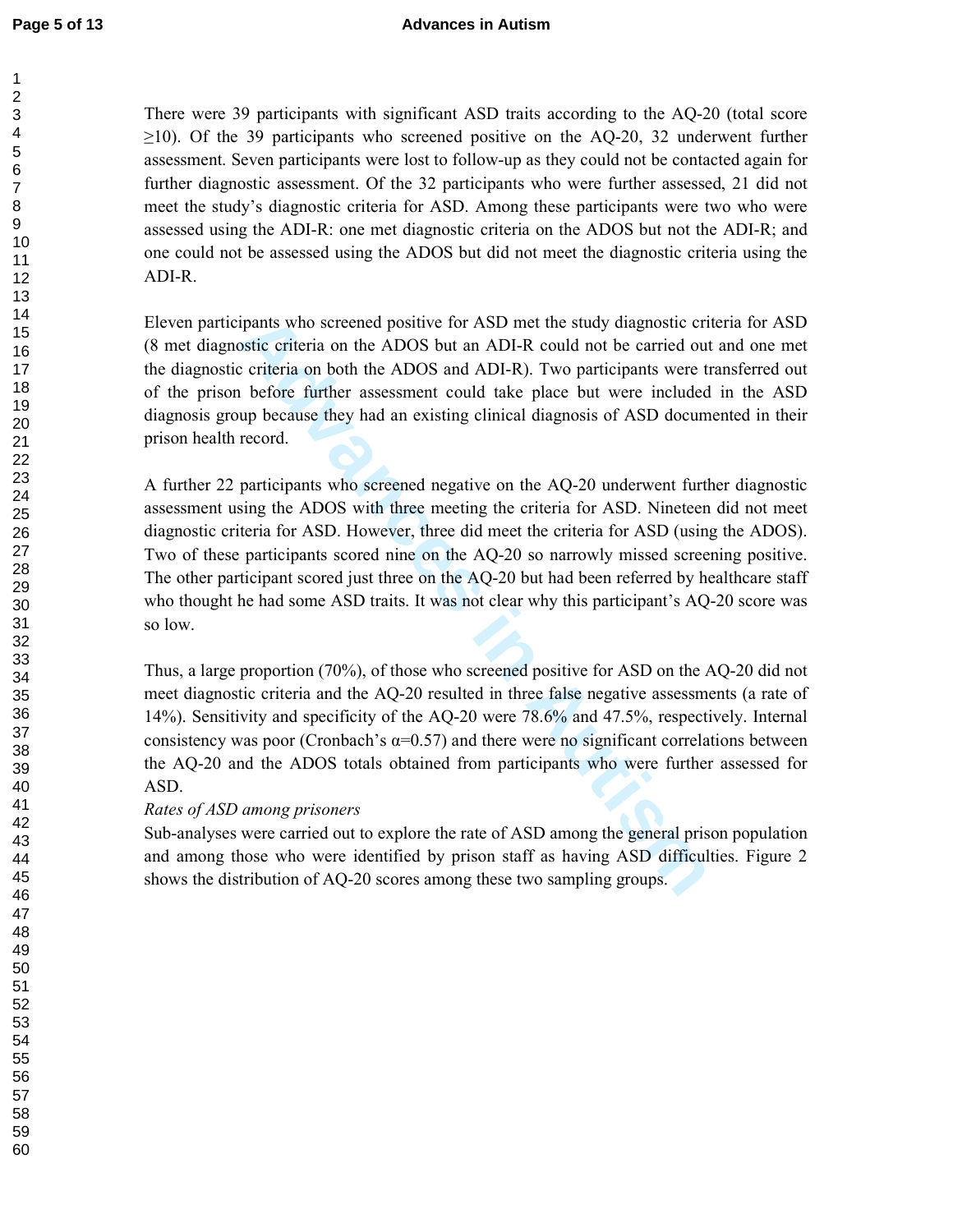**Figure 2: distribution of total AQ-20 scores among the 186 participants who approached on the prison wings and 54 who were staff or self-referred.** 



Rates of ASD among those who were approached on the prison wings (n=186) were: 10% screened positive and 2% met diagnostic criteria. In the study prison, which has a capacity of 798 and where around 33 prisoners arrive each week, we estimate that one prisoner with significant ASD traits will arrive each week, 34 with ASD traits will arrive over one year and there will be around 16 prisoners with ASD traits in the prison at any one time.

**A**<br> **A**<br> **A**<br> **Advances in Authority Considers in the series access in the series access in the series access in the state of the prison wings (n=18<br>
it is an 2% met diagnostic criteria. In the study prison, which has<br>
t** The mean AQ-20 score for those approached on the prison wings was 6.06 (SD: 2.5). These results were compared with those for the 2618 men aged 20 to 72 years of age who completed the AQ-20 as part of the 2007 APMS (National Centre for Social Research, 2011). The mean total AQ-20 score for APMS participants was 6.25 (SD: 2.7). This is slightly higher than the mean total score of our prison sample but not statistically significantly (mean difference: 0.18, 95% CI: -0.21 to 0.58, p=0.36). As with the current study AQ-20 scores were normally distributed (see figure 3).

**Figure 3: distribution of total AQ-20 scores among the 2618 men aged 20 to 72 years of age who completed the AQ-20 as part of the 2007 APMS.** 

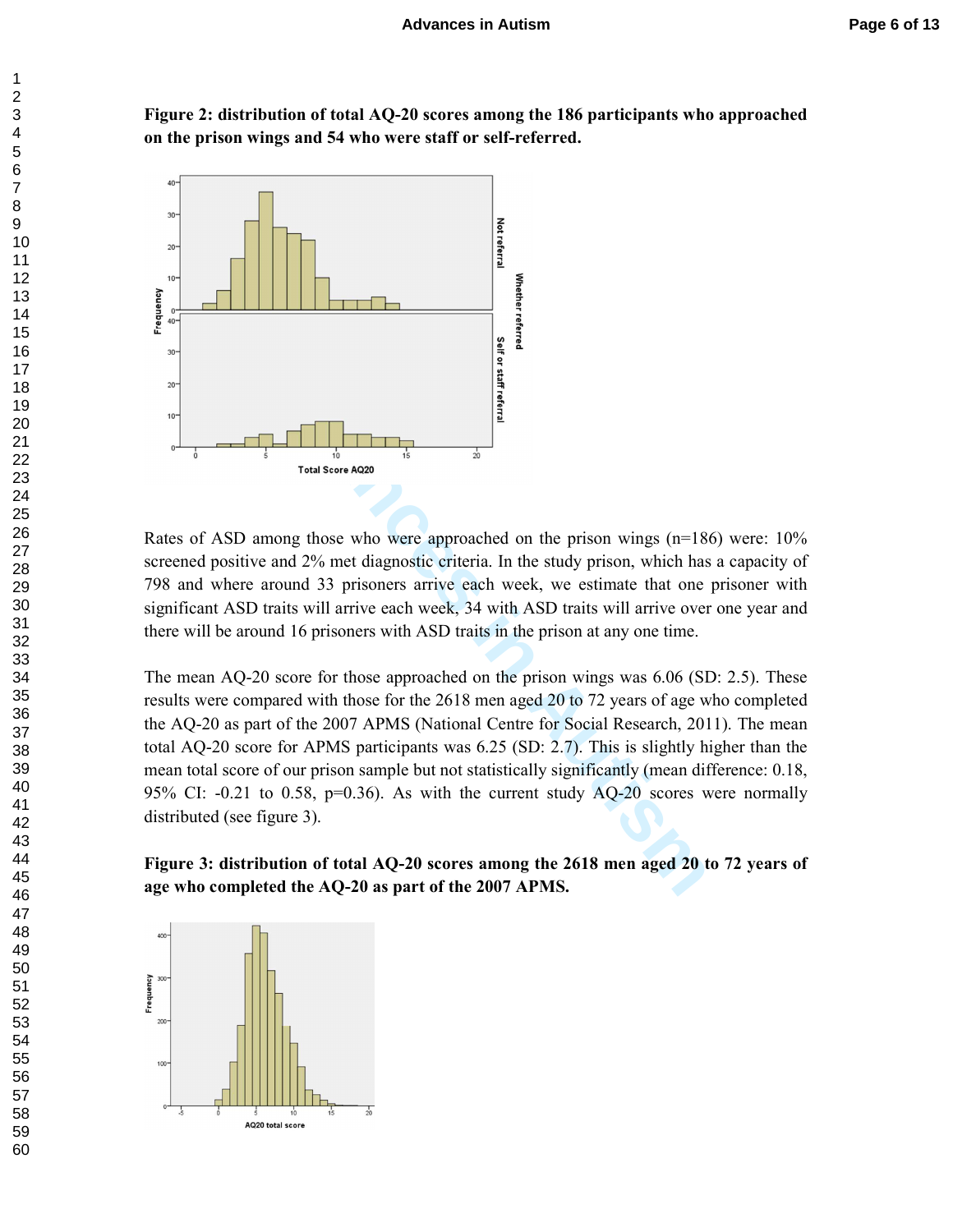#### **Page 7 of 13 Advances in Autism**

59 60 If the study had relied on staff or self-referral alone, rates among the entire prison population would have been just 1% screening positive for ASD and 0.3% meeting diagnostic criteria. Of those referred to the study, 85% had arrived at the prison more than four weeks prior to their referral indicating a delay in identification when this method is used. Referred participants had a significantly higher AQ-20 score (9.06, SD=3.11) compared with those approached on the prison wings (mean difference  $= -2.99, 95\%$  CI:  $-3.81$  to  $-2.18, p<0.001$ ). Perhaps indicating that prisoners with a more subtle presentation of ASD are more likely to go unrecognised unless they are screened using a standardised assessment. Then again, referred participants were more likely to screen positive for ASD (52%) and meet diagnostic criteria (16%) than those who were approached on the prison wings. Thus, this method may be more efficient at recognising prisoners with ASD; eight who met diagnostic criteria would have been identified using this method alone and four would have been missed.

# *Unrecognised ASD*

Of the 11 prisoners who met the study diagnostic criteria for ASD, six had received specialist input at school, three had been recognised as having ASD in the community but just two were recognised as having ASD by the prison (i.e. an ASD diagnosis was noted in their prison or healthcare record). Three participants had not had any recognition of ASD as far as the researchers could tell from their self-report and a review of their prison healthcare records.

#### **Discussion**

were more likely to screen positive for ASD (52%) and meet diag<br>nose who were approached on the prison wings. Thus, this method<br>ecognising prisoners with ASD; eight who met diagnostic criteria<br>d using this method alone and There is great concern about the under-recognition of ASD and evidence that increasing identification would lead to improved outcomes and lower costs to the economy (National Audit Office 2009). Our study found a considerable number of male prisoners who had significant levels of ASD traits some of whom had not been recognised by community or prison services. ASD traits appeared to be normally distributed among our sample and the mean total score was not significantly different than that found in a national sample of male adults of the same age range. Furthermore, the proportion of prisoners who were approached on the prison wings (as opposed to being referred to the study) with ASD was consistent with the estimated prevalence of ASD among males in the community (2%) (Brugha *et al.* 2009a).

As such, when diagnostic criteria are applied, it does not appear that there are higher rates of ASD among prisoners compared with the general population. However, based on this rate of 2%, we calculate that there are around 1600 men and 120 women with ASD currently in prisons in the UK (Ministry of Justice, 2015). Up to 25 000 UK prisoners are likely to be affected by some level of neuro-disability including ASD, intellectual disability, learning difficulties, learning disorders and ADHD (Underwood et al., 2013). We know these individuals are socially disadvantaged and vulnerable in the community and while in prison (Loucks 2007, Talbot 2008). They may also be at risk of developing mental health problems and self-harm, particularly if their needs are unrecognised and unmet.

The screening tools used by this study was based on the original 50-item AQ which was designed to screen for high-functioning ASD and Asperger syndrome in adults (Baron-Cohen *et al.* 2006). A shortened version – the AQ20 was developed for a study on the prevalence of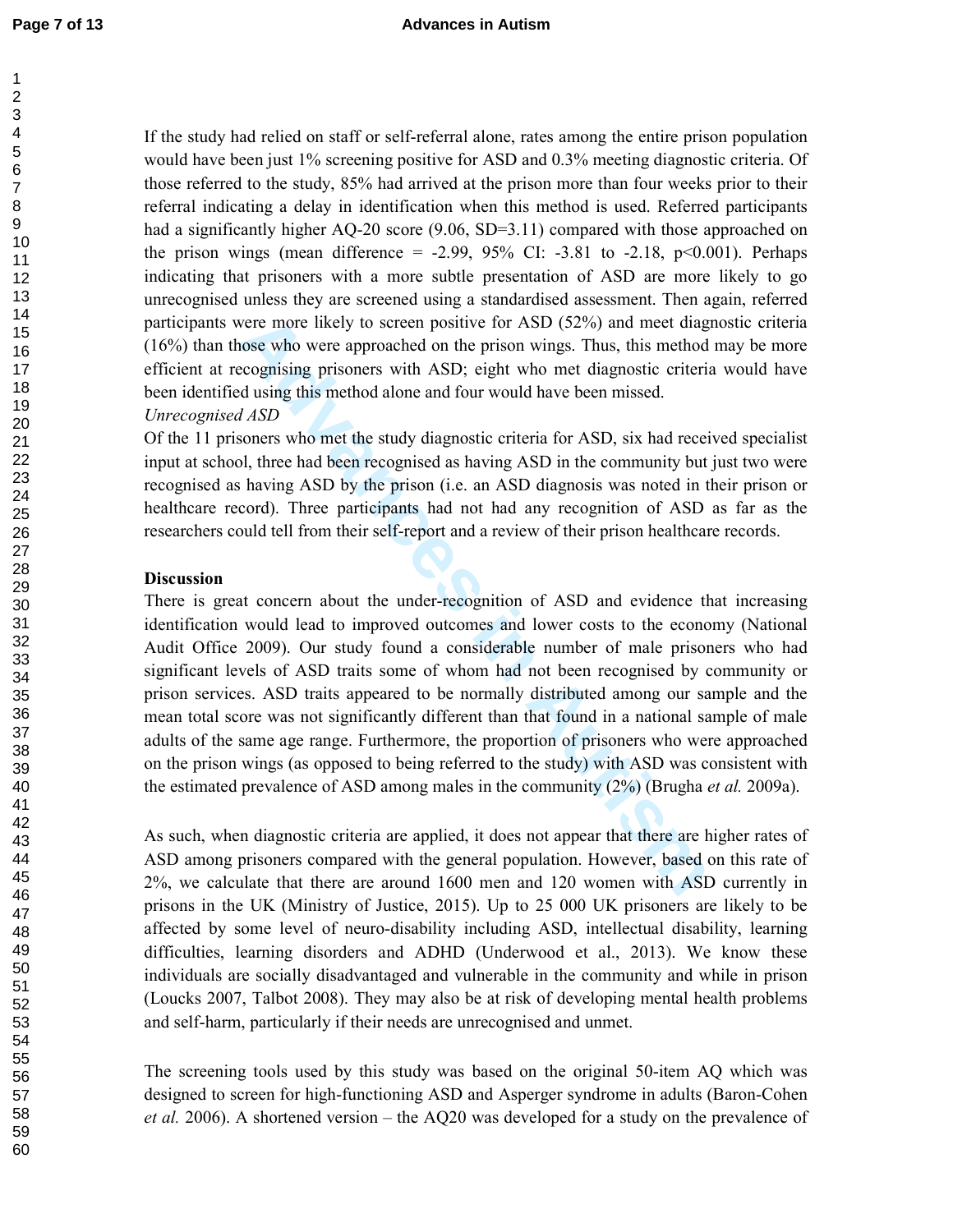ASD in the UK (Brugha *et al.* 2009). At that time, Brugha and colleagues (2009b) considered the AQ to be the most reliable and valid self-report tool available. When the AQ and AQ20 are self-rated they are only suitable for adults with high-functioning ASD where as our study has shown that those with lower levels of functioning and literacy are able to complete the AQ items if they are used in a face-to-face interview. Having said that, in our study, the AQ-20 resulted in a high number of false positives and missed three prisoners who self-reported a diagnosis of ASD. More data are needed on whether certain items within the AQ-20 are better predictors of ASD than others or whether a different cut-off is needed in forensic settings.

s the only standardised diagnostic assessment that requires direct<br>of the individual being assessed for ASD. Most ASD assessment<br>in informant-derived data (Sappok et al., 2015). The ADOS is<br>to indicate presence or absence The ADOS is the only standardised diagnostic assessment that requires direct contact and observation of the individual being assessed for ASD. Most ASD assessment tools used for adults rely on informant-derived data (Sappok et al., 2015). The ADOS is also the only measure able to indicate presence or absence of ASD without the need for any information on a person's developmental history. Given this it would appear to be the most suitable diagnostic assessment for use with prisoners. In our study, the ADOS had to be adapted in order to use it in the prison. Given that this was an ad-hoc adaption we cannot be confident that it has the same reliability and validity as the full ADOS assessment. It would be useful to explore its validity against clinical diagnosis or another 'gold standard' assessment in a prison setting and in a community sample population. Some validation against the ADI-R was attempted but this was not successful due to considerable difficulties in contacting informants who could provide a developmental history (usually a parent). It was interesting that this was not due to unwillingness among participants to provide us with contact details for a parent or consent to us contacting them. Rather, we experienced a lack of engagement from the parents and were only able to carry out three ADI-R assessments. As such, this does not seem to be a feasible way of carrying out diagnostic ASD assessment among prisoners.

#### *Limitations and strengths*

The study took place in one prison in London, UK; limiting the generalisability of the results beyond this setting. A further limitation is that the researchers carrying out the diagnostic assessments were the same people who carried out the screening interviews. As such, they were not blind to participants' screening results and they may have built up a rapport with participants that went on to affect the ADOS assessment. Much of the data collected during the study was reported to the researchers by the participants themselves. Its accuracy may have been affected by recall bias or malingering and by differences in participants' behaviour while in prison compared with when they are in the community.

The inclusion of prisoners who were referred to the study by staff or by themselves introduced recruitment bias to the overall sample of 240 participants. These participants were highly likely to exceed the cut-off on the AQ-20 because they had been recognised as having some ASD traits. This was taken into account by removing these 54 participants from some of the analyses and focussing instead on the 186 participants who were approached on the prison wings. A further limitation of the study is that those approached on the wings were not randomly selected for the study. This was not feasible given the limited resources of the study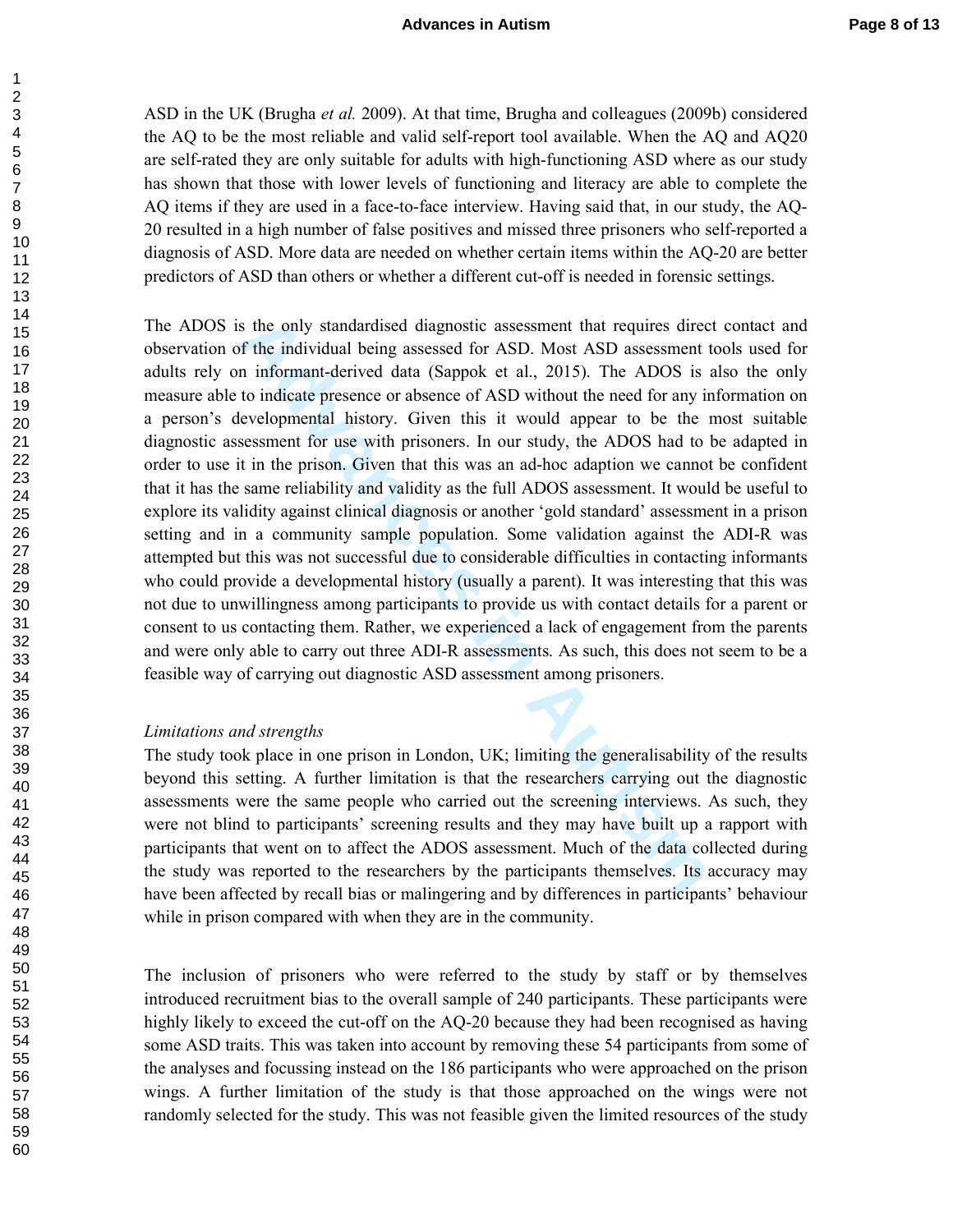# **Page 9 of 13 Advances in Autism**

and access to the prisoners. Finding specific prisoners on the prison wings (for follow-up) proved difficult given the amount of time spent on and priority given to educational/training activities. Prisoners did not welcome being approached during 'association' sessions and tended to be dispersed across the wing during this time rather than in their cells.

The prison in which the study took place has a high proportion of prisoners from Black and minority ethnic (BME) backgrounds (around 50%; Her Majesty's Chief Inspector of Prisons, 2013). However, the AQ-50 and AQ-20 were validated and standardised on populations with much lower rates of people from these backgrounds (Brugha et al., 2009b). The performance of screening/diagnostic tools is under-researched (NICE, 2014) and the prevalence of ASD among BME populations warrants further investigation (Zaroff & Uhm, 2011). There are a lack of screening tools for adults that have been validated on representative populations (Sappok et al., 2015). However, the AQ has been found to be suitable for measuring ASD traits among specialist populations (Ruzich et al., 2015).

diagnostic tools is under-researched (NICE, 2014) and the preval<br>populations warrants further investigation (Zaroff & Uhm, 2011)<br>rining tools for adults that have been validated on representativ<br>l., 2015). However, the AQ The main strength of the study was the use of standardised assessment tools which were administered in face-to-face interviews by researchers with expertise in ASD. Other studies have sought to obtain information on ASD using prison staff as informants (Robinson et al 2012) or self-rating screening tools (Fazio et al., 2012). These studies have tended to find lower rates of ASD traits than the current study. However, we acknowledge that this level of resource is unlikely to be available to most services in the CJS. A further strength was the level of engagement and rapport that the research team was able to establish within the prison. Healthcare staff welcomed the opportunity to refer prisoners for ASD assessment; something that had not been previously available given the knowledge and experience of current staff.

Core to the project's success was its integration into existing referral and assessment pathways within the prison including access to prisoners' electronic health records so that healthcare staff could refer to the project and the research team could make onward referrals to the full range of available healthcare services in the prison. Having said that, there were problems with the referral pathway for prisoners who met the criteria for ASD. Healthcare staff were keen to refer into the project but found it difficult to know what to do when a prisoner was referred back to them with a diagnosis. Initially, the in-reach team were not willing to accept referrals of prisoners who did not have serious mental illness and there was concern over whether they would be able to provide clinical follow-up for ASD. Healthcare staff were not aware of local health and social care services that might be available to prisoners with ASD. There was no one in the prison who could carry out further assessment and whilst a community referral pathway does exist there is limited access to specialist assessment and intervention once out of prison and no onward referral pathway that could be used to obtain this while a prisoner was in the prison or when they were released into the community.

At a local level, the project successfully demonstrated to the prison that there was a gap in current health screening protocols, diagnostic assessment and intervention for people with ASD. The project has an ongoing legacy in that, following feedback of the results to local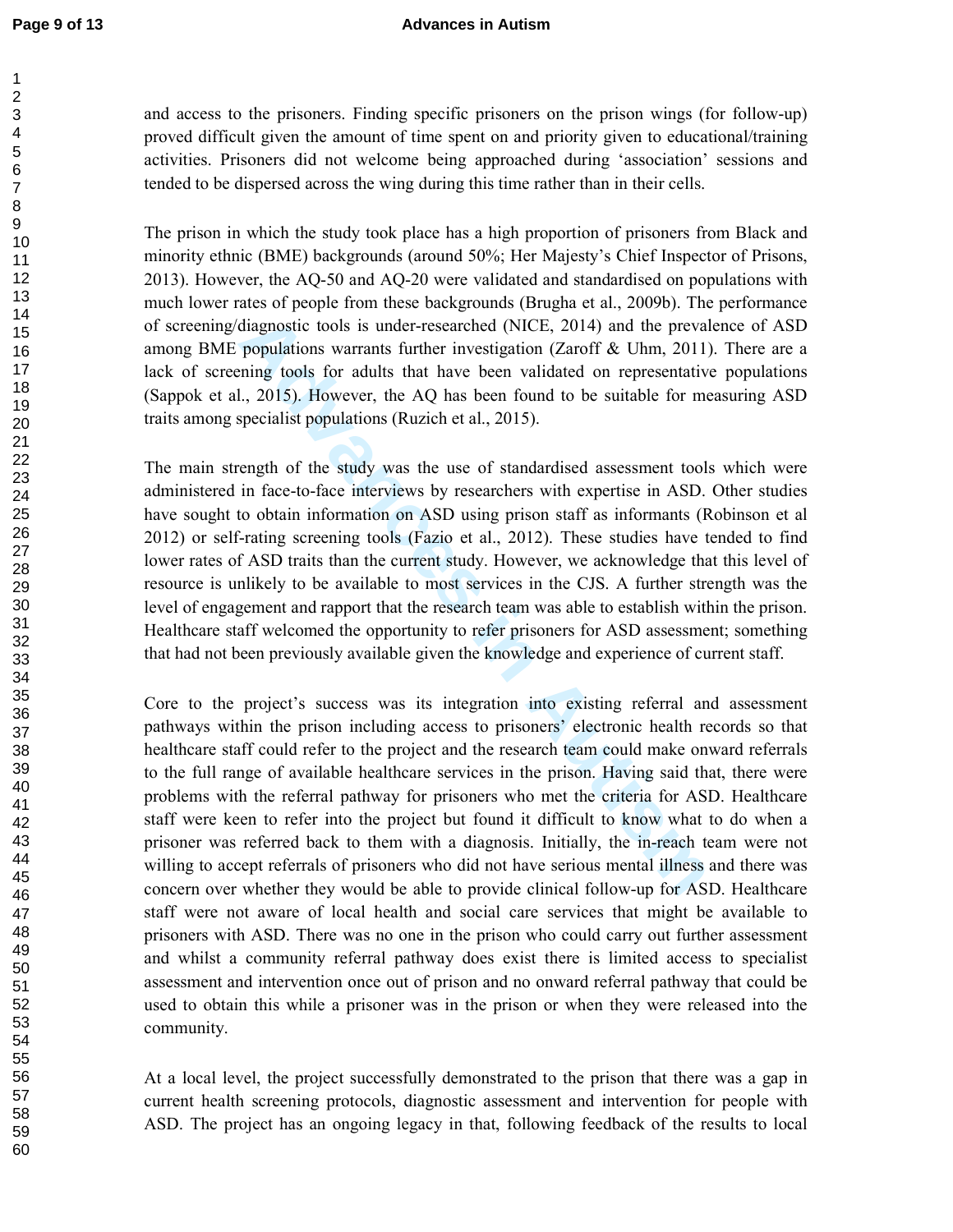forensic mental health services, a psychiatrist from the in-reach team was assigned to carry out ASD assessment. Furthermore, an initial assessment form given to prisoners by the prison education centre now gives prisoners an opportunity to report they have ASD (previously they were asked specifically about learning difficulties but not ASD). During the course of the study, there were eight prisoners with ASD that we identified, assessed, referred on to prison mental health services and provided information to GPs, who had previously gone unrecognised in prison and in the community.

levelopment. CJS staff should receive training to improve their a g of ASD (Alley, 2015).This would be in keeping with national po<br>itled: *Think Autism: An Update* (Department of Health, 2014) whi<br>to address the challenges Recommendations from this study fall into three categories: staff training, clinical practice and service development. CJS staff should receive training to improve their awareness and understanding of ASD (Alley, 2015).This would be in keeping with national policy on adults with autism titled: *Think Autism: An Update* (Department of Health, 2014) which has one of the priorities to address the challenges faced by adults with ASD across the CJS with an specific action on the training of prison staff. However there are still considerable gaps in the delivery of national policy and guidance for adults with autism (McCarthy et al., 2015a,b) In addition healthcare staff working within the CJS including prisons should receive enhanced training on assessment and interventions for offenders with ASD as highlighted in a recent review (Robertson & McGillivray, 2015). Offenders suspected of having ASD should as a result of this enhanced training. CJS healthcare staff should receive enhanced training on assessment and intervention for ASD. Offenders suspected of having ASD should receive further assessment to see whether they meet eligibility for specialist ASD services, screen for other neurodevelopmental disorders including ADHD  $\&$  learning disability and to diagnose and treat additional mental health problems. Offenders with ASD should receive specialist input at the earliest stages of the CJS, in order to improve social outcomes including employment and housing, prevent mental health problems and suicidality/self-harm and reduce reoffending.

#### *Conclusion*

Improvements in prison health care should include better recognition of ASD, and the detection (and appropriate treatment) of co-occurring mental health or behavioural problems. This needs to be part of a training programme that is tailored specifically to different prison staff groups. For example the training needs of discipline staff would need to be more specific and cover how autism presents differently within individuals and include examples of how behaviours associated with autism can present in individuals and the best way to support them and develop relationships. The expectation of the Equalities Act 2010 would be that prison staff will be trained to make reasonable adjustments around the communication, sensory and social needs of prisoners with ASD. Initiatives are needed to improve the recognition of ASD further back in the CJS. However, this must be followed up with the provision of interventions that promote liaison and diversion. This should be achieved through the development of a new integrated pathway through the CJS for people with ASD by establishing partnerships between health/social care providers and offender management services. Future reviews and update to policy and practice guidelines on CJS for people with mental illness and learning disability should include ASD. This should include recommendations for stronger links and information sharing protocols between local health,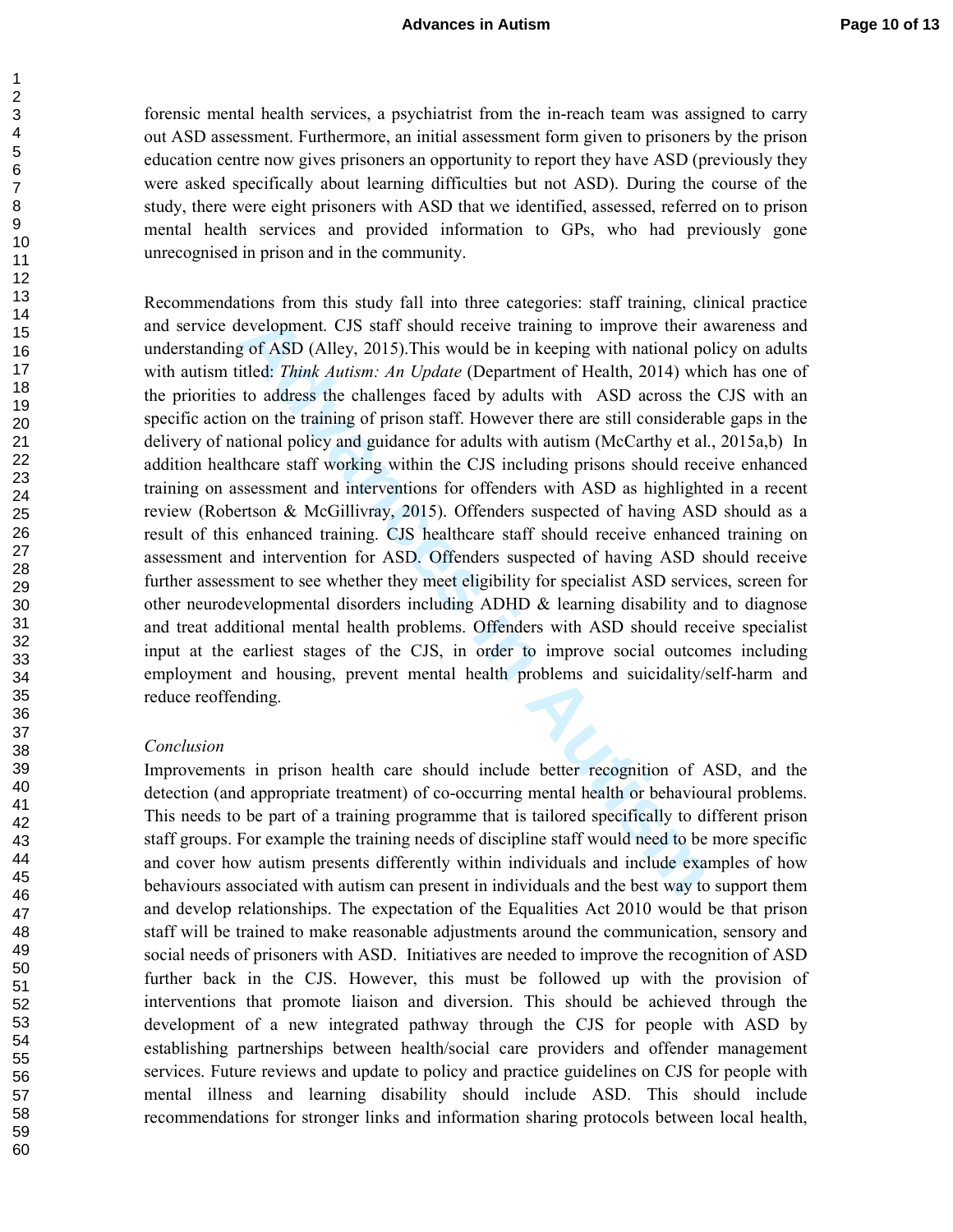social care and local authority for prisoners pre-release to make integrated pathways a reality with the aim of providing appropriate support and reduce the risk of future offending.

### **References**

Allely, C. S. (2015). Experiences of prison inmates with autism spectrum disorders and the knowledge and understanding of the spectrum amongst prison staff: a review. Journal of Intellectual Disabilities and Offending Behaviour, 6(2), 55-67

**EXECTS WERENT ASSET ANTIFY ANDEL SET AN AUTHAM SCRED TO THE SET AND TO SOLUT AND SURVENTION THEON (AQ): Evidence from Asperger Syndrome/High-Functioning males, Scientists and Mathematicians." Journal of Autism and Develop** Baron-Cohen, S, Wheelwright, S, Skinner, R, Martin, J & Clubley, E (2001). "The Autism-Spectrum Quotient (AQ): Evidence from Asperger Syndrome/High-Functioning Autism, Males and Females, Scientists and Mathematicians." Journal of Autism and Developmental Disorders 31(1): 5-17.

Baron-Cohen, S, Hoekstra, RA, Knickmeyer, R & Wheelwright, S (2006). "The Autism-Spectrum Quotient (AQ)--adolescent version." J Autism Dev Disord 36(3): 343-350.

Bradley, K (2009). The Bradley Report. Lord Bradley's review of people with mental health problems or learning disabilities in the criminal justice system. London, Department of Health.

Brugha, T, McManus, S, Bankart, J, Scott, F, Purdon, S, Smith, J, Bebbington, P, Jenkins, R & Meltzer, H (2011). "Epidemiology of autism spectrum disorders in adults in the community in England." Archives of General Psychiatry 68(5): 459-466.

Brugha, T, McManus, S, Meltzer, H, Smith, J, Scott, FJ, Purdon, S, Harris, J & Bankart, J (2009a). Autism Spectrum Disorders in adults living in households throughout England. Report from the Adult Psychiatric Morbidity Survey 2007. London.

Brugha, T, McManus, S, Meltzer, H, Purdon, S, Scott, F, Baron-Cohen, S, Wheelwright, S, Smith, S & Bankart, J (2009b). Development and testing of methods for identifying cases of Autism Spectrum Disorder among adults in the Adult Psychiatric Morbidity Survey 2007. London.

Chaplin E McCarthy J & Underwood L, (2013). Autism spectrum conditions and offending: an introduction to the special edition Journal of Intellectual Disabilities and Offending Behaviour,  $4(1/2)$ ,  $5-8$ .

Constantino, JN & Todd, RD (2003). "Autistic Traits in the General Population a Twin Study." Archives of General Psychiatry 60: 524-530.

Department of Health (2014), Think Autism. Fulfilling and Rewarding Lives, the strategy for Adults with Autism in England: An Update, Department of Health,Hayes, SC (2002). "Early Intervention or Early Incarceration? Using a Screening Test for Intellectual Disability in the Criminal Justice System." Journal of Applied Research in Intellectual Disabilities 15(2): 120-128.

Fazio, R.L, Pietz, C.A, & Denney, R.L (2012). An estimate of the prevalence of autismspectrum disorders in an incarcerated population. . Open Access Journal of Forensic Psychology, 4, 69-80.

Hayes, S.C. (2002). Early Intervention or Early Incarceration? Using a Screening Test for Intellectual Disability in the Criminal Justice System. Journal of Applied Research in Intellectual Disabilities 15(2), 120-128.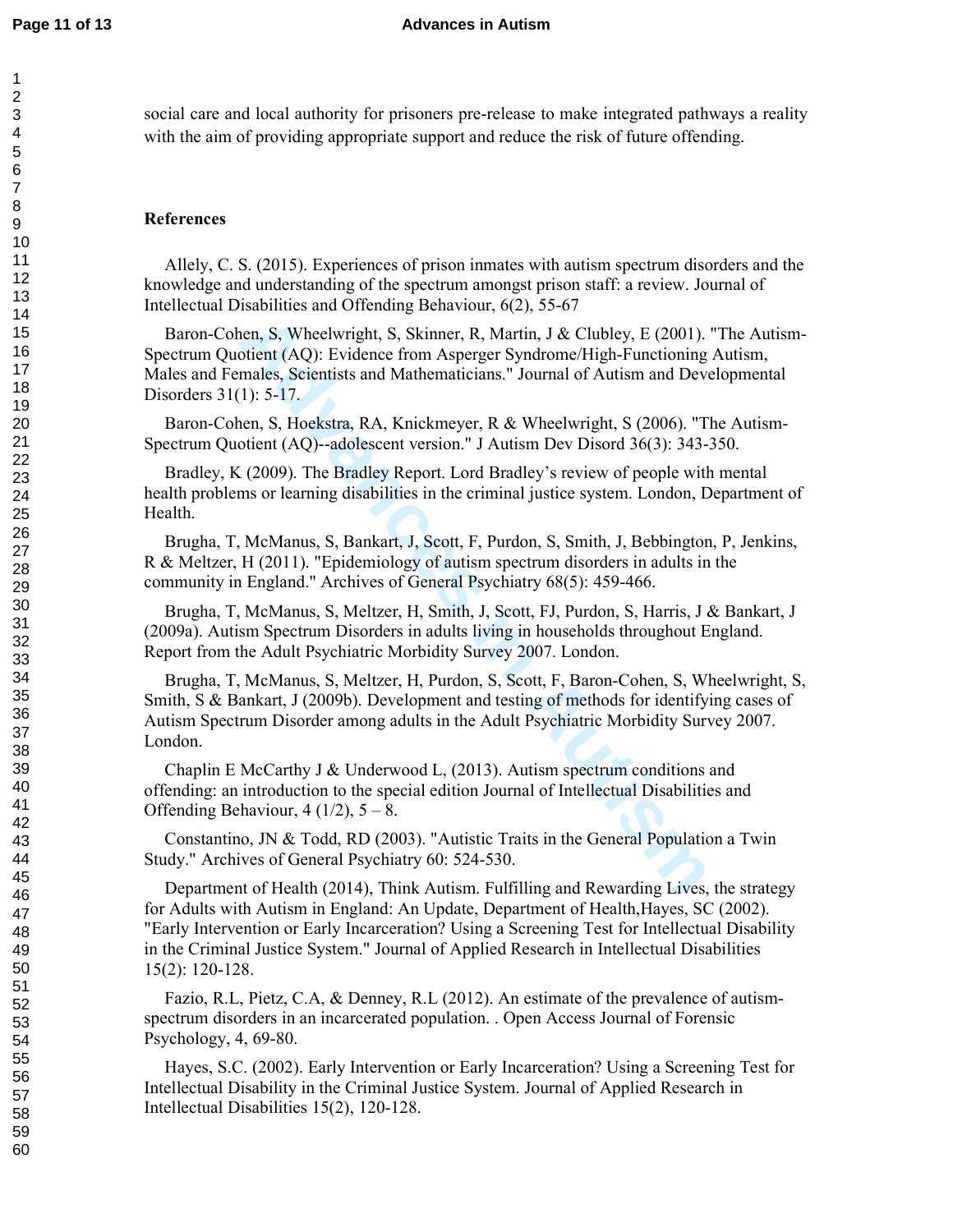Her Majesty's Chief Inspector of Prisons. (2013). Report on an unannounced full followup inspection of HMP Brixton 1–12 July 2013 by HM Chief Inspector of Prisons. London.

Hare DJ, Gould J., Mills R. and Wing L. (1999) A Preliminary Study of Individuals with Autistic Spectrum Disorders in Three Special Hospitals in England. London : National Autistic Society.

Haw, Camilla; Radley, Jane; Cooke, Louise. Characteristics of male autistic spectrum patients in low security: are they different from non-autistic low secure patients? Journal of Intellectual Disabilities and Offending Behaviour, Volume 4, Numbers 1-2, 2013, pp. 24- 32(9)

RA, Vinkhuyzen, AAE, Wheelwright, S, Bartels, M, Boomsma, DI<br>
sthuma, D. & Sluis, S (2010). "The Construction and Validation of a<br>
e Autism-Spectrum Quotient (AQ-Short)." Journal of Autism and<br>
al Disorders 41(5): 589-596. Hoekstra, RA, Vinkhuyzen, AAE, Wheelwright, S, Bartels, M, Boomsma, DI, Baron-Cohen, S, Posthuma, D & Sluis, S (2010). "The Construction and Validation of an Abridged Version of the Autism-Spectrum Quotient (AQ-Short)." Journal of Autism and Developmental Disorders 41(5): 589-596.

Holden, B & Gitlesen, J (2006). "A total population study of challenging behaviour in the county of Hedmark, Norway: Prevalence, and risk markers." Research in Developmental Disabilities 27(4): 456-465.

King C, Murphy GH. A systematic review of people with autism spectrum disorder and the criminal justice system. J Autism Dev Disord. 2014 Nov;44(11):2717-33. doi: 10.1007/s10803-014-2046-5.

Ledingham R, Mills, R. (2015) "A preliminary study of autism and cybercrime in the context of international law enforcement", Advances in Autism, Vol. 1 Iss: 1, pp.2 – 11

Lewis A, Pritchett r, Hughes C, Turner K. (2015). Development and implementation of autism standards for prisons. Journal of Intellectual Disabilities and Offending Behaviour. 6(2), 68-80.

Levy, SE, Mandell, DS & Schultz, RT (2009). "Autism." Lancet 374: 1627-1638.

Lord, C., Rutter, M., Goode, S., Heemsbergen, J., Jordan, H., Mawhood, L., & Schopler, E. (1989). Autism diagnostic observation schedule: a standardized observation of communicative and social behavior. J Autism Dev Disord, 19(2), 185-212.

Lord, C., Rutter, M., & Le Couteur, A. (1994). Autism Diagnostic Interview-Revised: revised version of a diagnostic interview for caregivers of individuals with possible pervasive developmental disorders. Journal of Autism and Developmental Disorders, 24(5), 659-685.

Loucks, N (2007). No One Knows: offenders with learning difficulties and learning disabilities - review of prevalence and associated needs. London.

Ministry of Justice (2009). NOMS London Strategic Commissioning Plan 2010-2013. London.

Ministry of Justice (2015). Prison population figures, population bulletin: weekly 7 August 2015. Accessed online on 13th August 2015 at:

https://www.gov.uk/government/statistics/prison-population-figures-2015

McCarthy, J., Underwood, L., Chaplin, E., Hayward, H., Sabet, J., …Murphy, D. (2015a). Screening and diagnostic assessment of neurodevelopmental disorders in a male prison. Journal of Intellectual Disability and Offending Behaviour. 6 (2)

McCarthy, J., Underwood, L., Chaplin, E., Hayward, H., Sabet, J., …Murphy, D. (2015b). Characteristics of prisoners with neurodevelopmental disorders. Journal of Intellectual Disability Research

1